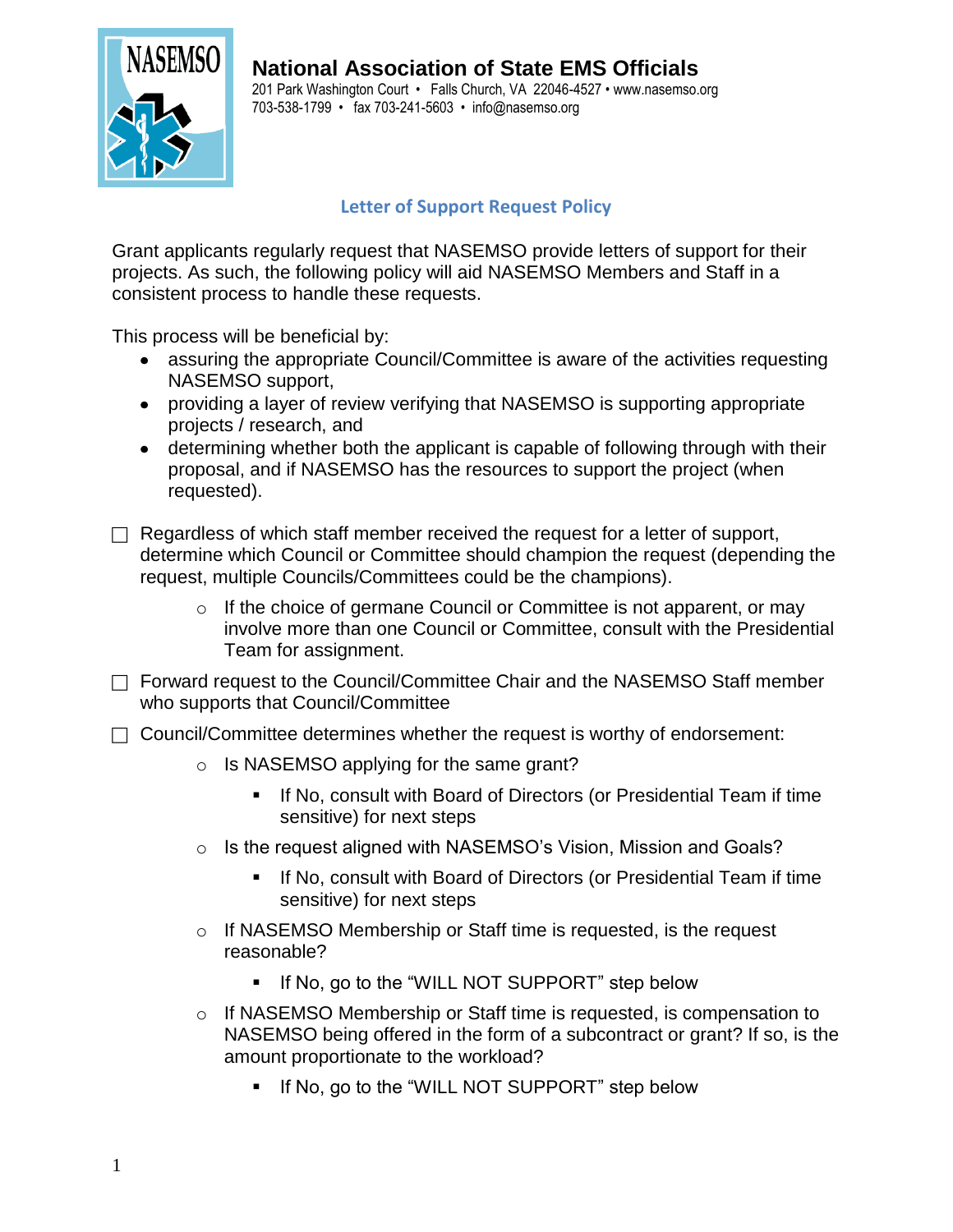- □ WILL NOT SUPPORT: Staff Member and Council/Committee Chair respond appropriately to the requestor
- □ WILL SUPPORT: Staff Member and Council/Committee Chair prepare letter of support
- □ Staff Member requests time on the next Board of Directors meeting for final approval
	- $\circ$  If the request is time sensitive, the letter of support can be emailed to just the Presidential Team for approval
- $\Box$  Staff Member sends letter of support to the requestor
- $\Box$  Staff member stores the letter/response email on the "G" drive (NASEMSO  $\rightarrow$ Letters of Support  $\rightarrow$  Appropriate Year Folder  $\rightarrow$  Date\_Grant Name)